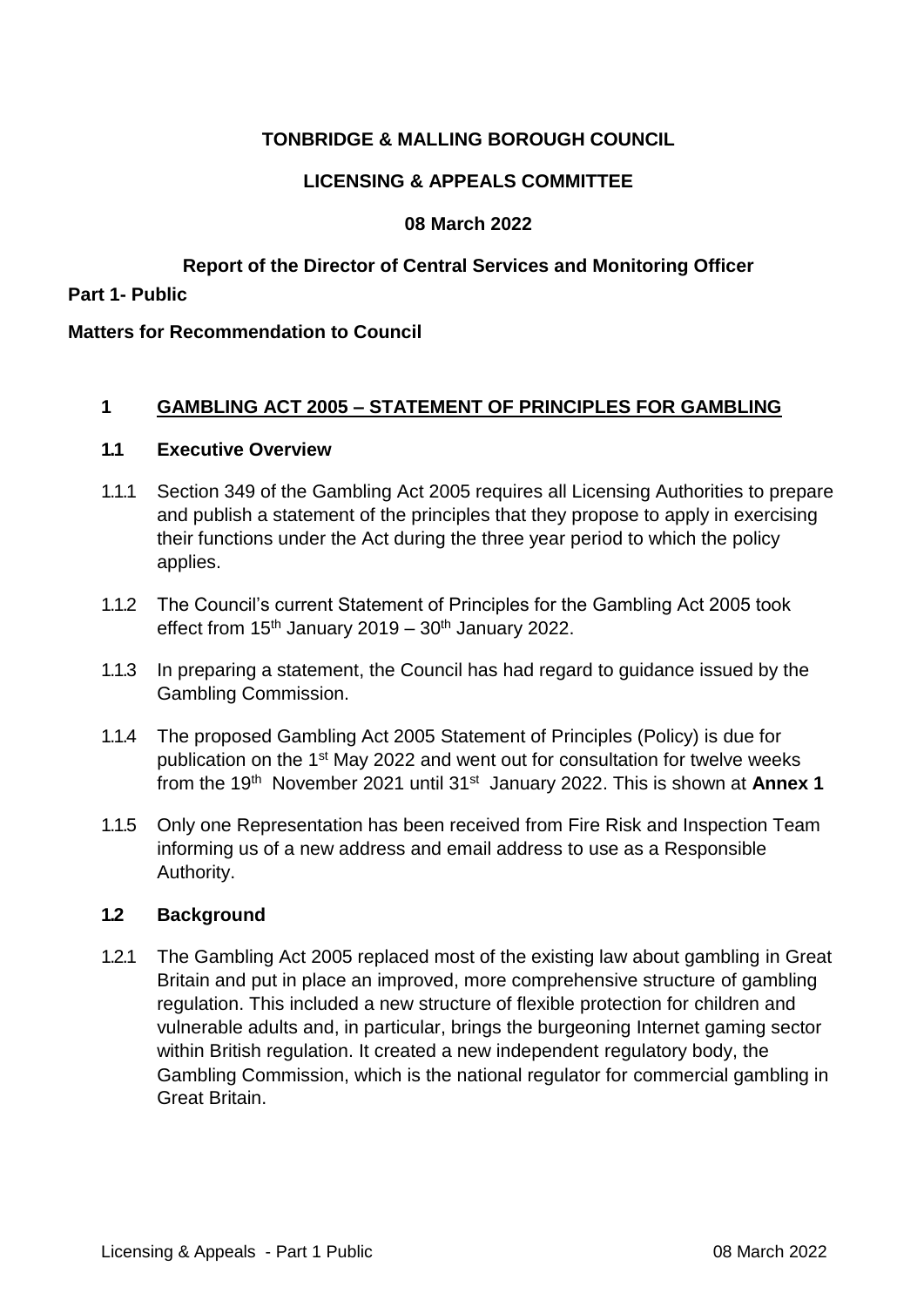- 1.2.2 The licensing objectives:
	- preventing gambling from being a source of crime or disorder, being associated with crime or disorder, or being used to support crime;
	- ensuring that gambling is conducted in a fair and open way; and
	- protecting children and other vulnerable persons from being harmed or exploited by gambling
- 1.2.3 Local authorities issue premises licences for:
	- Casinos
	- Betting Offices and Race Tracks
	- Bingo Clubs
	- Adult Gaming Centres
	- Family Entertainment Centres
- 1.2.4 Local authorities Issue permits for:
	- Gaming machine in members' clubs
	- Gaming in members' clubs
	- Unlicensed Family Entertainment Centres (Category D machines
	- $\bullet$  only)
	- Prize gaming
- 1.2.5 In addition, Local authorities also issues:
	- Temporary Use Notices
	- Provisional Statements
	- Undertake inspections and enforce the conditions on the licences, permits and notices issued
- 1.2.6 The categories under the Gambling Act 2005 are:
	- Casinos
	- Commercial Bingo Clubs
	- Licensed Betting Premises
	- Gaming Machine Premises
	- Horse and dog racecourses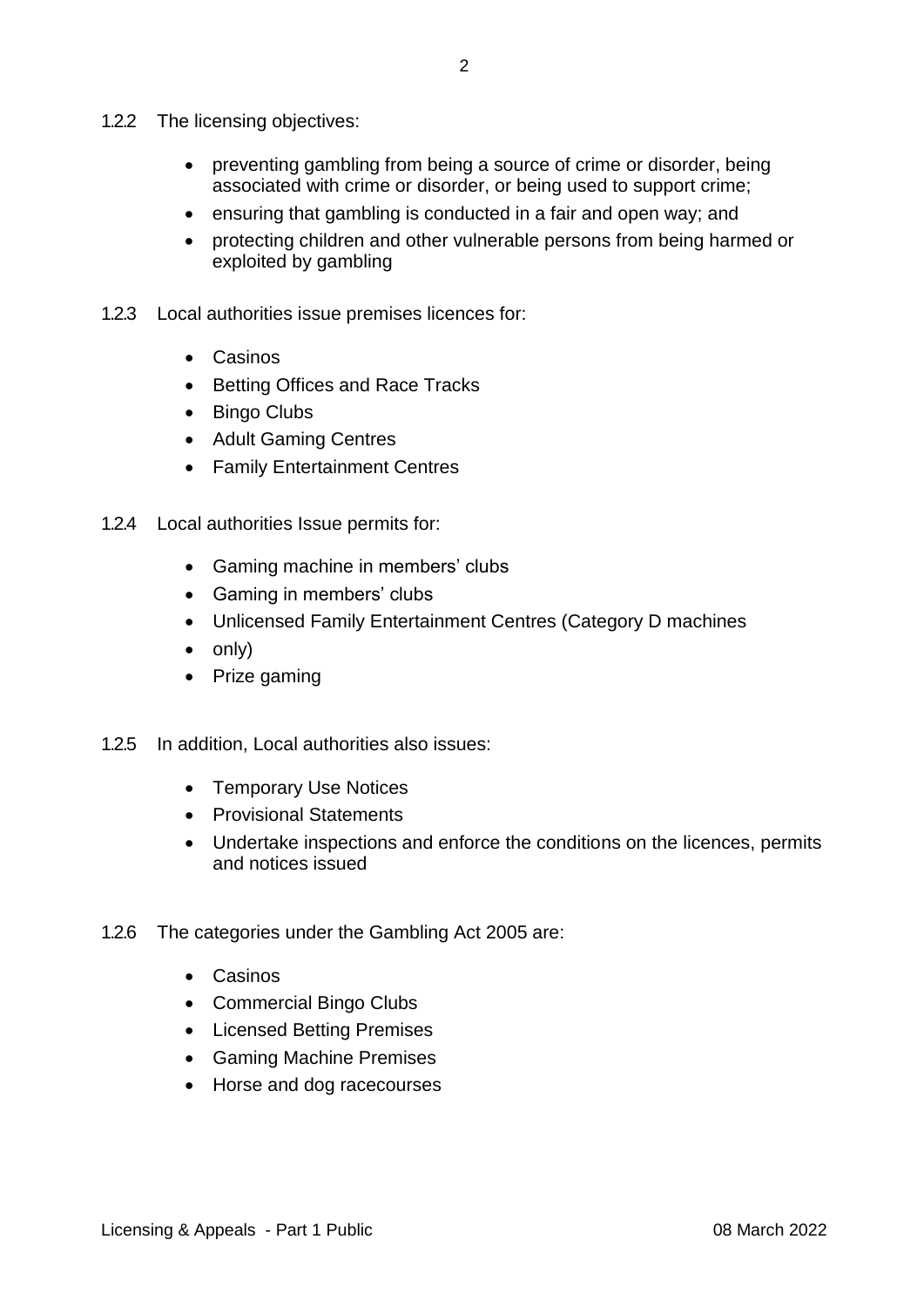### **1.3 Consultation**

1.3.1 The following process steps enabled development of this policy

| Draft consultation agreed at the Licensing and<br><b>Appeals Committee</b>                          | 16 November 2021          |
|-----------------------------------------------------------------------------------------------------|---------------------------|
| <b>Public Consultation</b>                                                                          | 19 November 2021<br>until |
|                                                                                                     | 31 January 2022           |
| Licensing and Appeals Committee agrees the<br>policy and recommends to Full Council for<br>adoption | 8 March 2022              |
| <b>Full Council adopt policy</b>                                                                    | 12 April 2022             |
| New Policy comes into force                                                                         | 1 May 2022                |

### **1.4 Representations**

1.4.1 Only one Representation has been received from Kent Fire Risk and Inspection Team informing us of a new address and email address to use as a Responsible Authority.

> Building Safety Fire Risk and Inspection Team Maidstone Fire Station Loose Road, Maidstone ME15 9QB [buildingsafety.maidstone@kent.fire-uk.org](mailto:buildingsafety.maidstone@kent.fire-uk.org)

1.4.2 This change is shown in **Annex 1** on page 54 under Responsible Authorities.

## **1.5 Legal Implications**

1.5.1 Under the Gambling Act 2005, the Licensing Authority Statement of Policy will last for a maximum of three years.

In preparing a statement or revision of the Statement of Policy, the Council is required to consult the Chief Officer of Police, together with representatives of local gambling trade and others likely to be affected by the exercise of the Council's functions under the Act.